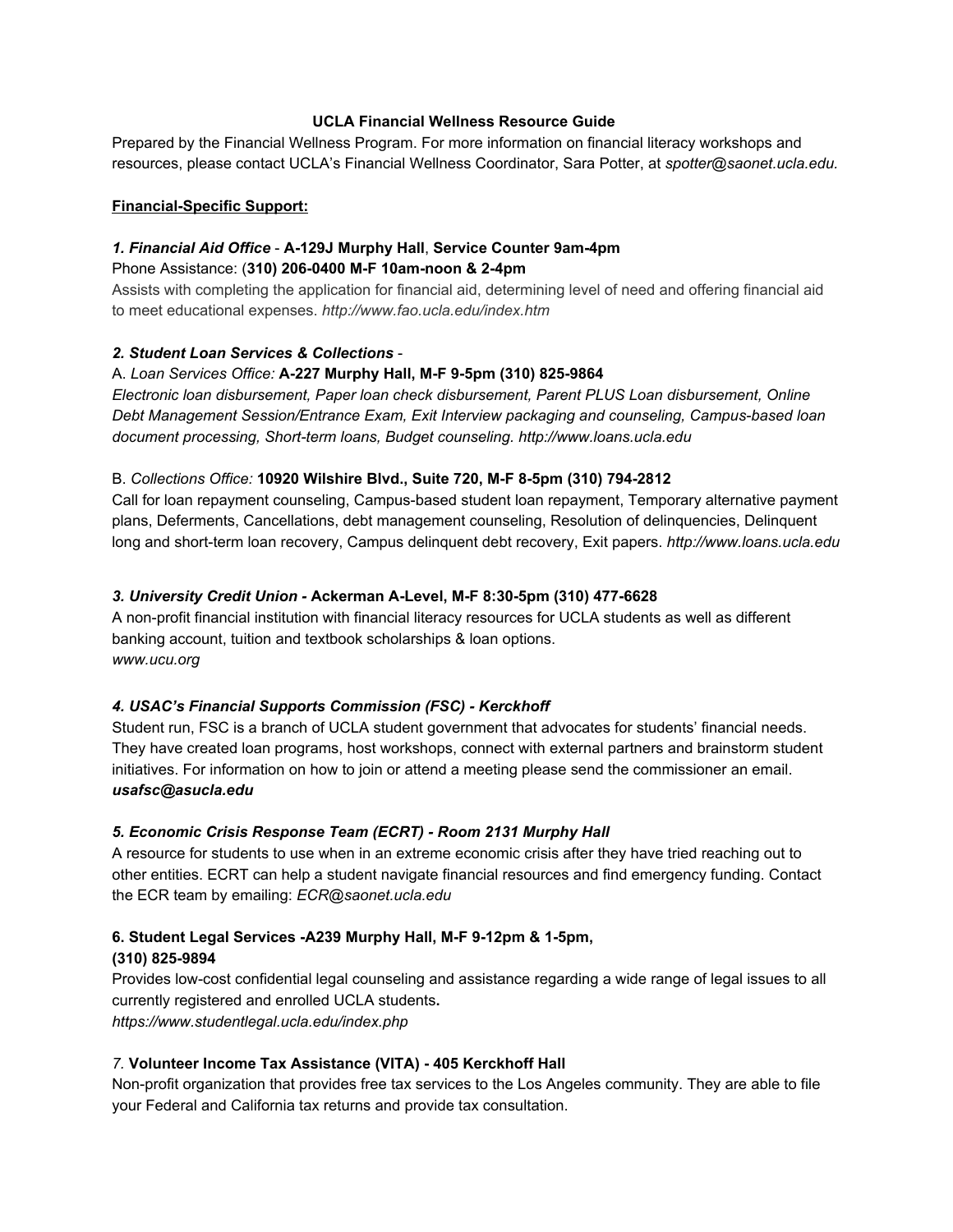E-Mail: vitaucla@gmail.com *<http://vitaucla.wix.com/vitaatucla>*

## **Specialized Centers:**

# *1. Bruin Resource Center (BRC) Student Activities Center B44, MF 95pm*

#### *(310) 8253945*

Serves all UCLA students, with a focus on current and former foster youth, students with dependents, student veterans, transfer students, and undocumented students. Provides holistic development and education of the student and campus community. Houses the Intergroup Relations and Student Development and Coaching programs.

*<http://www.brc.ucla.edu/>*

# *2. LGBT Center Student Activities Center B36, MR 8:30am6pm F 8:30am5pm (310) 2063628*

The UCLA Lesbian Gay Bisexual Transgender Campus Resource Center is the provides a comprehensive range of education and advocacy services supporting intersectional identity development. Foster unity, wellness, and an open, safe and inclusive environment for lesbian, gay, bisexual, intersex, transgender, queer, asexual, questioning, and same-gender-loving students, faculty, staff, alumni, their families, and the entire campus community.

*www.lgbt.ucla.edu*

# *3. Dashew Center for International Students:* **Bradley International Hall #106, MF 8:305pm, (310) 8251681**

Provides resources for international students in non-immigrant visa status. Information on loans, gaining an SSN, programs and workshops, employment authorization based on economic necessity. www.internationalcenter.ucla.edu

## **Scholarships, Fellowships & Grants:**

# *1. Scholarship Resource Center 233 Covel Commons, MF 11am6pm (310) 2062875*

Provides scholarship information, resources, workshops and writing support services to all UCLA students, regardless of financial aid eligibility. Primarily assists UCLA's undergraduate students, but offers resources for graduate students as well. All services are no charge.

*<http://scholarshipcenter.ucla.edu/sandbox/home/index.html>*

## *2. Graduate Division 1228 Murphy Hall, WalkIns MF 9am4pm (310) 8251025*

Provides substantial support for its graduate students through fellowships, financial assistance, traineeships, and teaching and research assistantships. Check out G.R.A.P.E.S., which is their website's external graduate fellowships & grants search engine. Email: uclafellowship@grad.ucla.edu <https://grad.ucla.edu/>

## *3. Commuter Parking Scholarships USAC's FSC Facebook Page*

The Financial Support Commission raffles these off from their facebook page. Each Scholarship is \$100.00 each.

Facebook Page: UCLA USAC Financial Supports Commission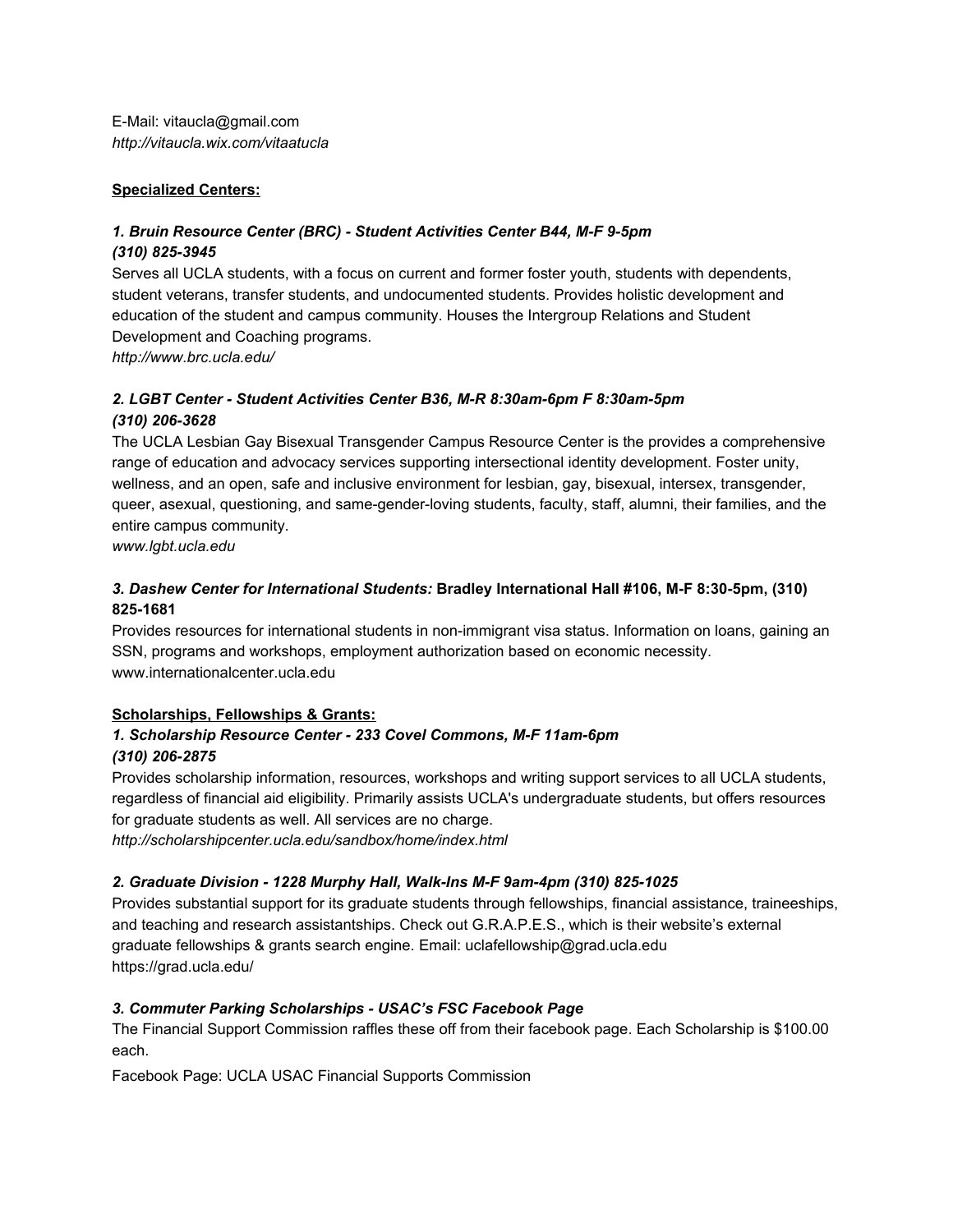## **Finding Employment:**

## **1.** *Career Center Strathmore Building 501, MF 95pm (310) 2061915*

Center for undergraduate, graduates and alumni, BruinView job search engine, career counseling, internship help, graduate school counseling, workshops & events, job fairs and interview skills. *<http://career.ucla.edu/>*

## **2.** *ASUCLA Kerckhoff Hall 219 (310) 8257055*

Offers jobs and career opportunities to students in Administration, UCLA Restaurants, and UCLA Stores. *[www.asucla.ucla.edu](http://www.asucla.ucla.edu/)*

#### **Online Resources:**

### **1.***iGRAD:*

Provides mandatory entrance loan counseling, financial literacy assessments and educational videos on various finance topics. <http://www.igrad.com/>

#### **2.** *CashCourse*

CashCourse is a FREE real-life guide to taking charge of your money. Their online personal finance tools help you build real-life-ready financial skills. Students at more than 800 schools across the country use CashCourse.

<http://www.cashcourse.org/>

#### **3.** *EBates*

Cash back earning website for thousands of popular online stores. Receive free money after your friends create and use an account from your reference. The website will mail you a check every few months with the cashback you've earned.

*www.ebates.com*

#### **4.** *RetailMeNot*

Coupon code website for the online shopper. Provides discounts for thousands of popular online stores. *[www.retailmenot.com](http://www.retailmenot.com/?keyword=retailmenot&matchtype=e&mtype=retailmenot&queryStr=retailmenot&utm_medium=cpc&utm_source=bing&utm_campaign=RMN_Brand&utm_content=RMN_Brand&utm_term=retailmenot&SID=5cb3cadf-43c1-4c66-b3da-aa5af2401089&ch=cpc_b)*

#### **Printing & Loaning Services On Campus:**

### **1.** *Lab Coat Loans USAC FSC Office in Kerckhoff Hall*

Free of charge and available to students at the beginning of each quarter through a Google Form reservation system - first come, first serve.

#### **2.***iClicker Loans Media Lab, 270 Powell Library*

Rent or loan iClickers for a quarter

#### **3.** *CCIC Laptop Loans All Libraries*

Loan stations found at all libraries on campus. Free Laptop loans up to 8 hours. Late fees apply.

**4. Free** *Printing Services* Graduate Resource Center, The Hill, LGBT Resource Center, Computer labs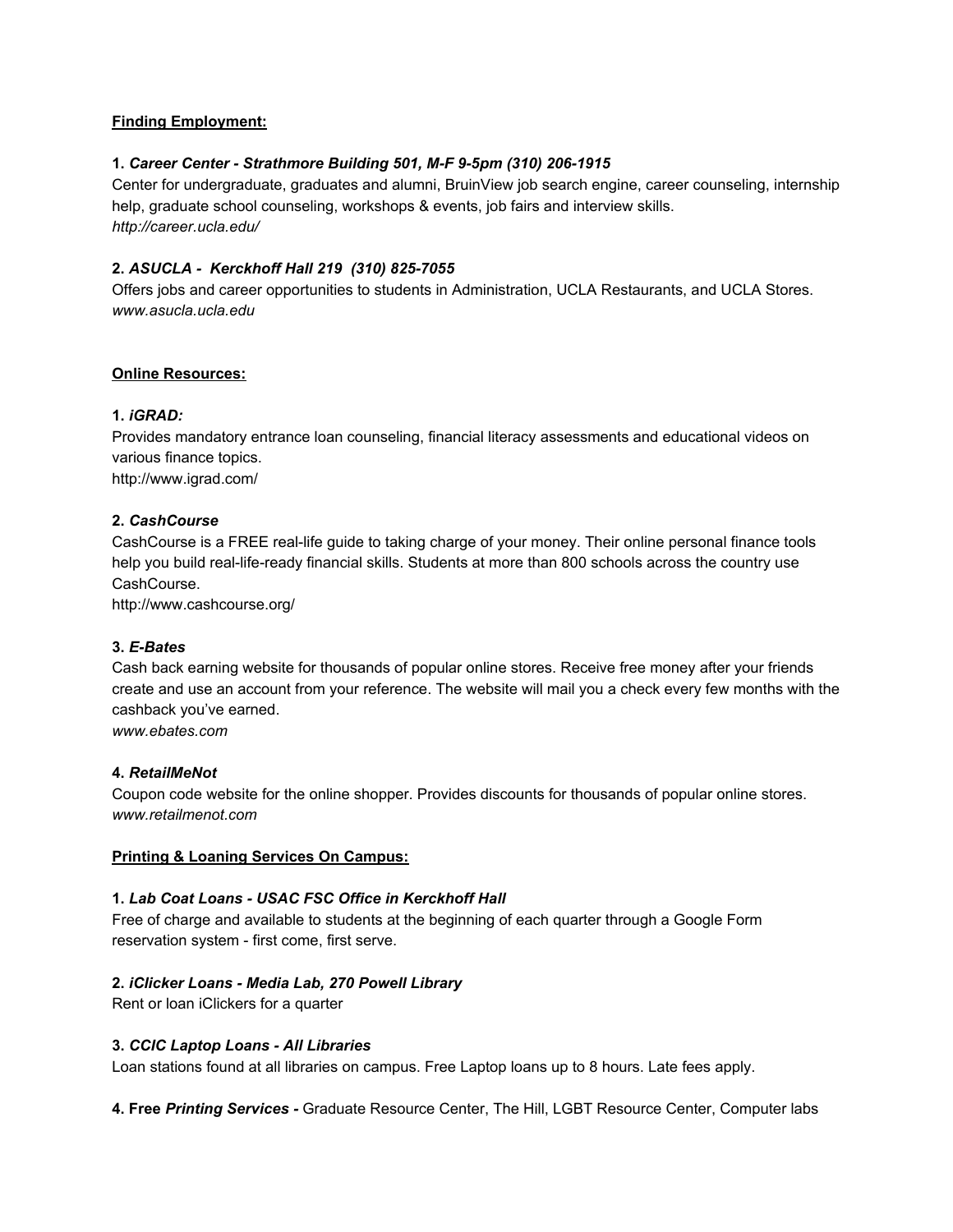## **Food Resources:**

# **1.** *CPO Food Closet Student Activities Center 111, MF 10am3pm*

For UCLA students who may be experiencing hunger and/or struggling to attain food due to financial hardships. The Food Closet accepts stock and checks as donations. Fresh produce, canned goods and toiletries.

http://www.cpo.ucla.edu/cpo/food-closet/

# **2.** *Cafe 580 St. Alban's Episcopal Church on Westholme Ave / Hilgard Ave., Office Hours MF* 8-1pm, (310) 208-6516

Free food, hot meals, kitchen and internet access available for financially struggling students. Please call for details.

# **3.** *Food Depot University Religious Conference 900 Hilgard Ave., room 308, MF 10:304:30 PM, (310) 2085055*

A safe space for UCLA students of all backgrounds to pick up much-needed groceries. Promotes awareness that there are students without sufficient food resources—and works to address their needs. Partners with CPO Food Closet and 580 Cafe to address hunger issues on campus. *urcfooddepot@gmail.com*

## **4.** *ECRT Meal Vouchers 2131 Murphy Hall*

A limited amount of dining commons meal vouchers available to students who meet at-need criteria. These vouchers are distributed at various locations on campus. For more information, email ECRT. *ecr@saonet.ucla.edu.*

## **5.** *Twitter @Hungry\_Bruin*

Twitter account operated by a graduate student in education. The account provides updated information on free and low-cost food both on and off campus.

**6.** *CalFresh (Food Stamps) and General Relief Applications* Apply online or find your closest office. *dpss.lacounty.gov*

## **Housing Resources:**

## **1.** *ECRT Emergency Housing 2131 Murphy Hall*

If a student is in an economic crisis and/or is in need of housing assistance, s/he can email the committee. A response to the student will be provided within 24 hours. Once a student contacts ECR TEAM, their financial needs are assessed, and if housing is needed, the student will be offered a room in University-owned property for up to 14 days. *ecr@saonet.ucla.edu.*

# **2.** *Housing Opportunities for Meaningful Education (HOME) University Religious Conference 900 Hilgard Ave., (310) 208-5055*

In conjunction with the Chancellor and Vice Chancellor of Student Affairs offices, HRC provides low cost residential community for students who demonstrate academic excellence, financial need and travel great distance. In exchange for reduced housing costs, HOME students commit to 30 hours of campus or community service per month.